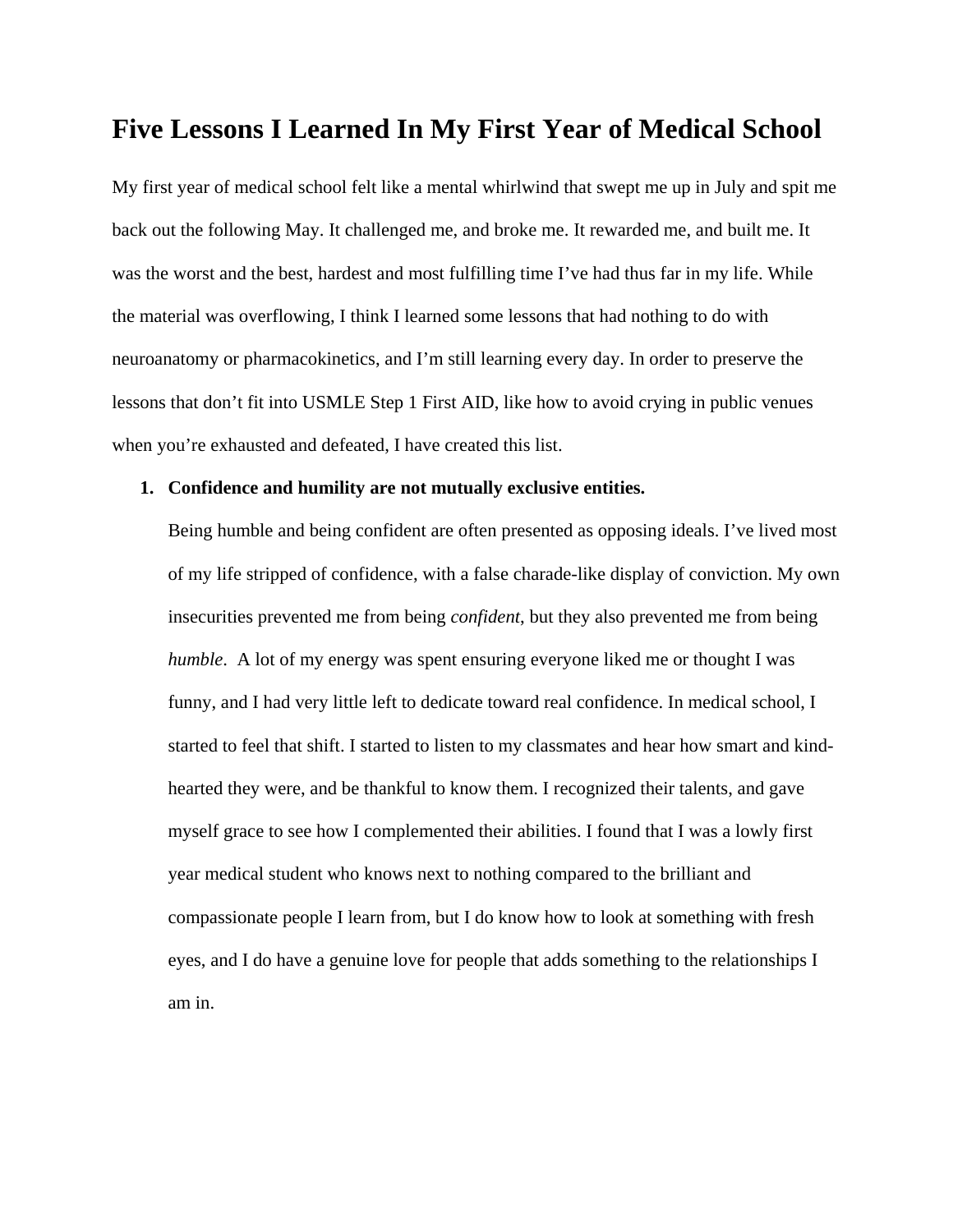On my interview day at U of A COM-Phoenix, my dean shared a bit of wisdom with us that I immediately wrote down. I wrote it down because 1) the guy is incredible and I probably would've written anything he said down with such vigor and 2) it was actually amazing advice that I wouldn't fully utilize until I was knee-deep in medical school loathing. He said, "Humility is an incredibly endearing characteristic, and if you don't have it now, we ask that you obtain it before you join our family here." I thought hard about this pearl, and I started noticing humility and confidence around me. Whenever I was drawn to a person, whether it was at school, or in the clinic, or at a restaurant, the person was always displaying humility. Someone who can admit that they are wrong or point out the strengths of another is inherently endearing. It takes confidence to be humble, and to be humble breeds confidence. They work in synergy, taking nothing away from the other, and facilitating each other's growth.

# **2. Some of the best people you meet have completely different values than you, and that's okay.**

I don't know that this lesson is universal for medical students, but it was one I really drove home this year moving to a very different landscape than liberal, homogenous Minnesota. I gave lectures for three years about the importance of diversity and how it strengthens a body of people, but I don't know that I equipped myself for its application until this past year. Arizonans (as a huge generalization) are overall more religious, more conservative, and more opposite of me than I expected—and guess what? They're still wonderful. As a gay student, I had my reservations about befriending religious people. It turns out that my bias toward them outweighed the imaginary ones I assumed they had for me. Some of the best people I met are Mormon, evangelical Christians, Hindu, and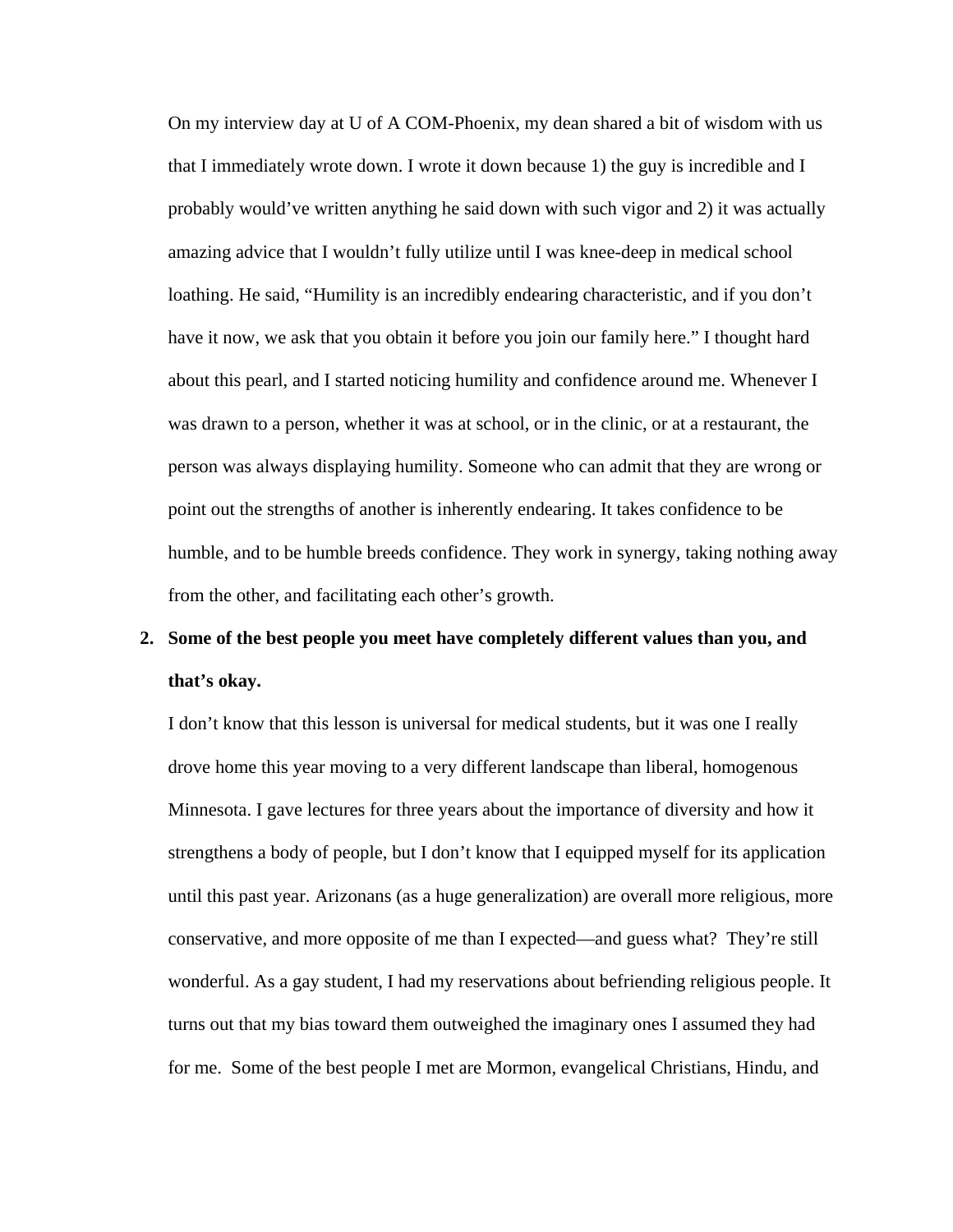Muslim. Even when I disagree at the core of an issue with another person, I can still learn from and engage with him or her. I can still love and receive love from them. The common humanity I have always preached about is more powerful than I thought. I had to check my preconceived notions at the door, and it wasn't easy, but it was important.

## **3. Be intentional about who you spend your time with, and what you spend your time doing—especially when you have little time to spare.**

Medical school is ridiculously stressful. Period. There is always more to do, and you will always feel like you're slacking, and it is so easy to get wrapped up in how overwhelmed you are. There were some days where I didn't see sunshine (and I live in one of the sunniest state ever). Some days I had only an hour or so to dedicate to something other than school. I was forced to be intentional about how I spent my time, but I think even when we aren't so busy we could learn something from this concept. Think about what you do with your time—is there any way to get more out of life by shifting things around a bit? For instance, I HATE my morning and evening commute, but I HAVE to do it. Instead of zooming through traffic and getting upset (which I definitely occasionally still do—It's a learning *process*, ok?) I started calling old friends or my grandparents on those drives. My mom and I talk every morning on my commute, and it grounds me so much. I get to take the worst part of my day, and turn it into an intentionally structured part of my life that helps maintain my relationships and gives me some motivation from people that lift me up everyday. When I only have a few hours to spare, I also intentionally put down my phone and do something for me. Usually that means going to the gym with my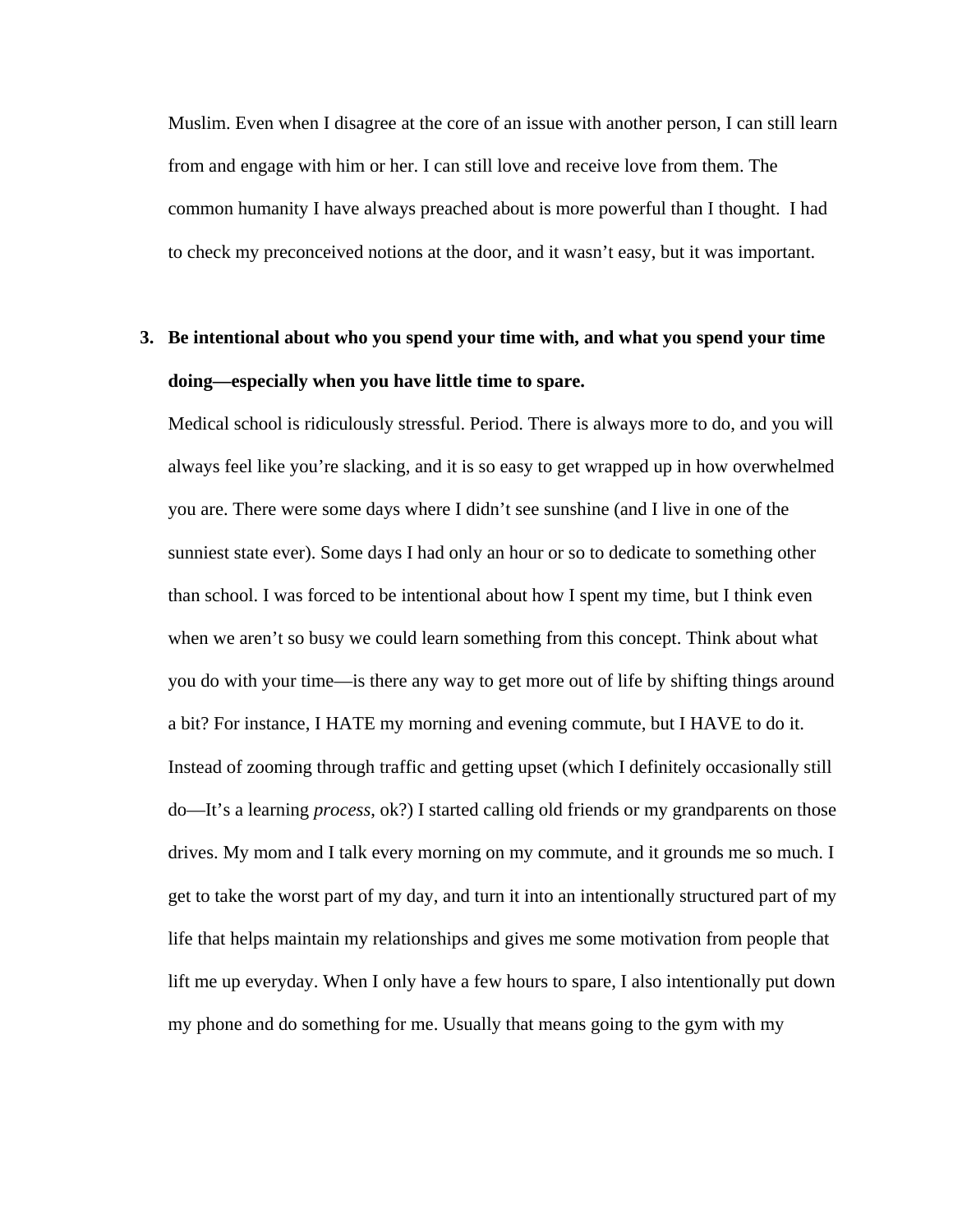girlfriend (two birds, one stone), but sometimes it means reading a fun book or watching a stupid Netflix show. Whatever it is, it is time that I allow myself to be mine.

On the flip side of all this feel good stuff you could read in any self-help book ever, there are also some negative people and things that can take away from getting the most out of your time. Some people just bring out the worst in you, and it isn't because they are bad or that you are bad or anything in between. You owe it to yourself to surround yourself with people who get you and make you happy. Being an adult means getting to choose your friends, and there is absolutely no shame in moving on from someone who once added to the positivity in your life but no longer does. Be kind, but be selfish, and understand that there is nothing wrong with ridding yourself of negative people or negative activities in your life. Get off Facebook, put away your phone, skip a workout if it's stressing you out, and for God's sake stop being around people who make you feel guilty.

# **4. Honestly, you're going to have some terrible days, and you are just going to have to get over it.**

One day, I crashed my car into a pole, was late for class, answered every question wrong I was pimped on, and cried in front of my whole small group. It was embarrassing and awful. I felt so incompetent, and I dwelled on it for a few days. I was mortified that people had seen me at my worst. But then, I learned the lesson—it was just a bad day. If my classmates' opinion of me changed, it was probably only temporary, and my dwelling on it was much more devastating than the actual events that took place. I practiced